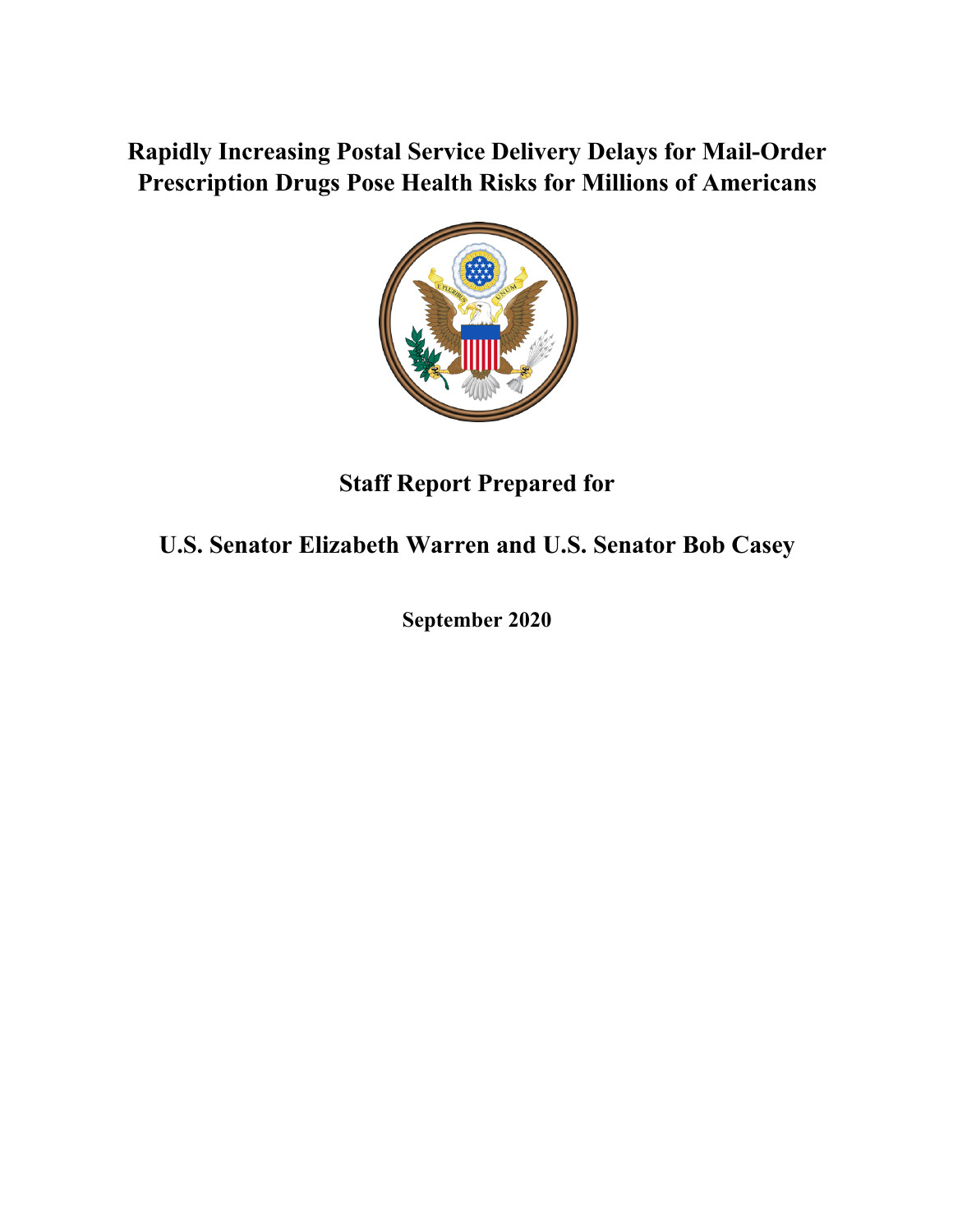### **Executive Summary**

Louis DeJoy was selected to serve as Postmaster General in May 2020. Almost immediately after being named to the position, Postmaster General DeJoy – with the support of President Donald Trump – began implementing changes that threaten the service and integrity of the U.S. Postal Service (USPS). Members of Congress and outside experts have raised concerns that these changes may be causing significant delivery delays for mail-order prescription drugs, putting the health of Americans in danger.

To determine the extent of these delays, U.S. Senator Elizabeth Warren and U.S. Senator Bob Casey opened an investigation, writing to five of the largest pharmacies and pharmacy benefit managers and asking them a series of questions about mail-order prescription deliveries.

This report contains the results of that investigation. The findings are new and previously unreleased, and show that, although Postmaster General DeJoy testified that his changes to mail service "should not have impacted anybody," there have been significant delays in USPS deliveries of mail-order prescription drugs in recent months, potentially posing serious health risks to millions of Americans and increasing costs for consumers and taxpayers. Specific findings include:

- **Millions of patients rely on timely USPS delivery for their medications, and demand is increasing during the COVID-19 pandemic.** In 2019, over 170 million prescriptions were filled by mail in the United States, and "through July 2020 … [there has been] a 20 percent increase in prescription drugs filled through mail-service pharmacies during the pandemic."
- **There have been significant and increasing delays in the delivery of mail-order prescription drugs in the summer of 2020.** All of the mail-order pharmacies that are heavily reliant on USPS for delivery of mail-order drugs reported an increase in average delivery times, ranging from 18-32%. In general, this meant that deliveries that would typically take 2-3 days were instead taking 3-4 days. Some delays appear to be even longer. One company reported that "we saw a marked increase in July in the number of patients experiencing shipment delays of seven days or more," and another reported that "the number of orders taking over five days to deliver has risen dramatically since the onset of the pandemic." A representative of a pharmacy industry organization informed Sens. Warren and Casey that one of its members had observed delays in delivery times of 49% for USPS prescription deliveries. Only one of the respondents reported that they were "not experiencing any unusual delays in deliveries" - but this company reported that they were more reliant on private-sector carriers than on USPS.
- **Delays pose potentially serious health risks for those requiring prescription medication.** One company reported that "for the nearly half of adults in the United States with a chronic condition, timely delivery of prescription medication can have a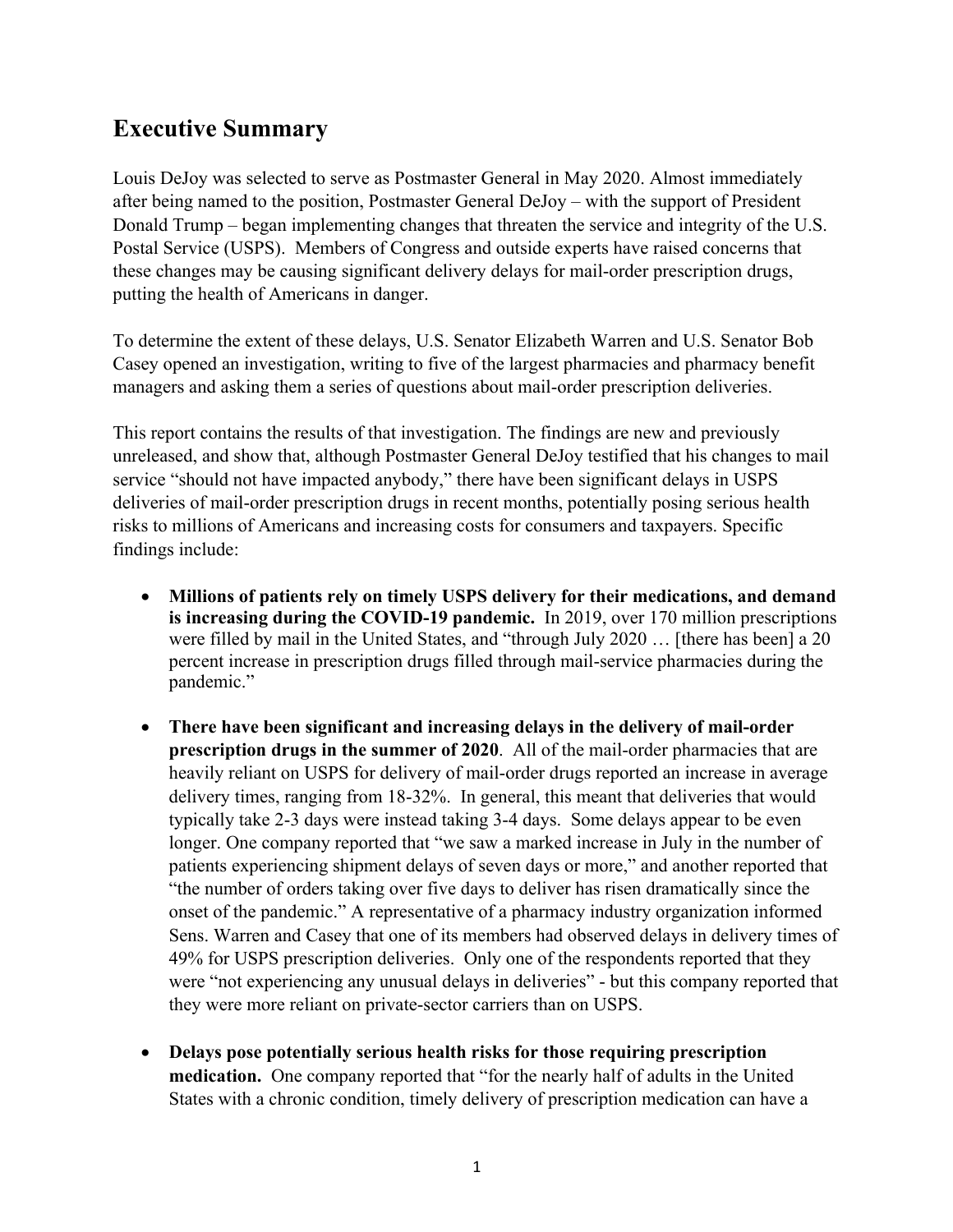direct impact on their health outcomes." Another indicated that seniors were at particular risk, noting that, "[i]f the USPS experiences delays in delivering these prescriptions, our members, who are primarily Medicare beneficiaries, may have an insufficient supply of medication which could result in adverse clinical outcomes if not addressed quickly."

• **Delays in USPS service are imposing new costs and burdens on health care providers, which could increase costs to the federal government.** Delays in mail service are increasing costs and imposing new burdens on mail-order pharmacy companies. One reported a "35 percent increase in the number of reshipments resulting from USPS service delays" and that "[i]n July alone, we experienced an 80 percent increase resulting in approximately \$700,000 in additional costs." These costs, if they continue, may lead to increases in costs for consumers and increases in federal spending on prescription drugs.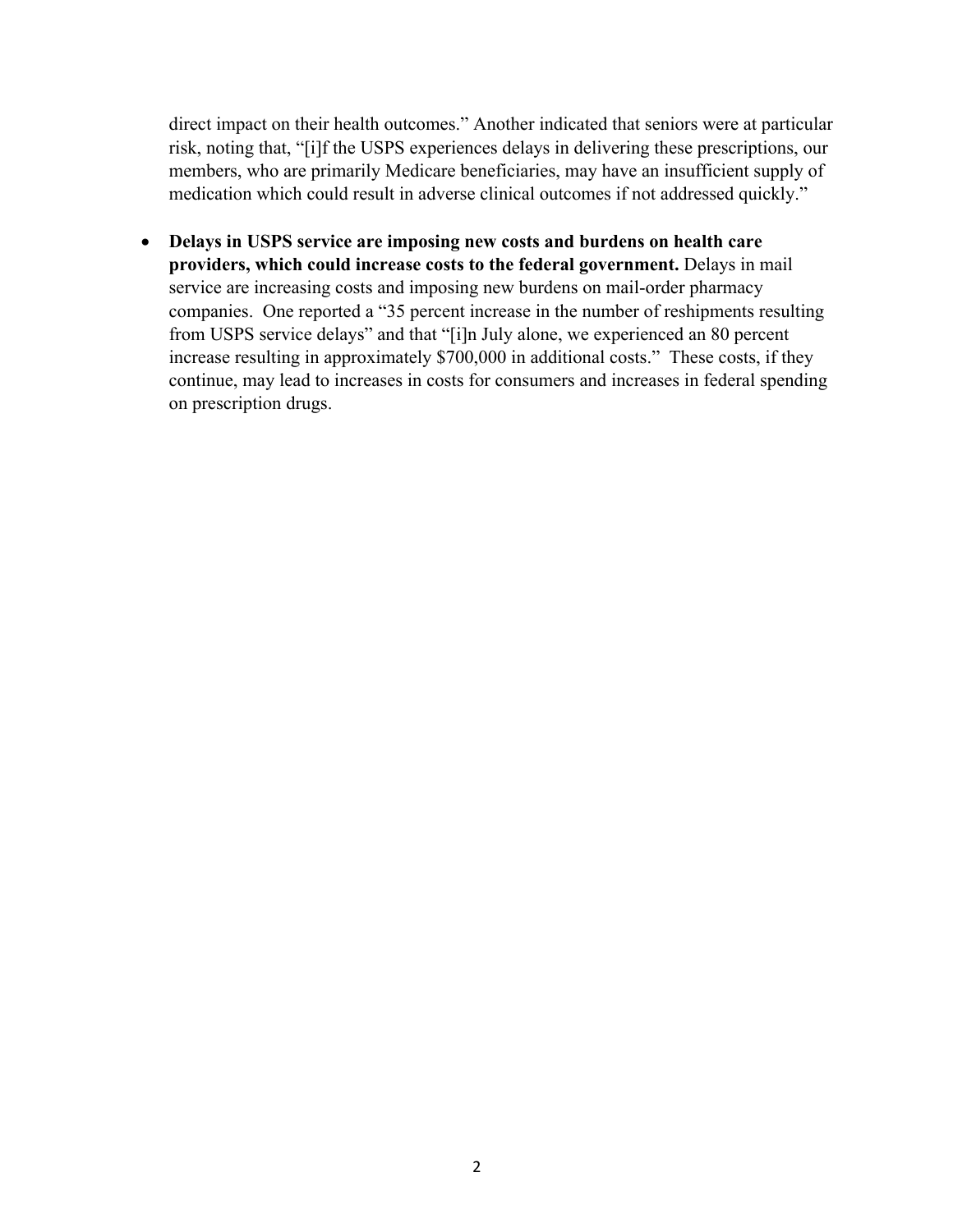### **Introduction**

On May 6, 2020, Louis DeJoy was selected to serve as Postmaster General, in what has since been characterized as an "irregular" and "politically motivated" process.<sup>1</sup> Almost immediately after being named to the position, Postmaster General DeJoy – with the support of President Donald Trump – began implementing "a sweeping organizational and policy overhaul" – including reducing overtime hours and banning extra trips for postal workers and removing dozens of mail-sorting machines - that threaten the service and integrity of the USPS.<sup>2</sup>

Millions of Americans with diabetes, high blood pressure, heart disease, asthma, and other chronic conditions, illnesses or health care needs rely on the USPS for delivery of their prescription drugs.<sup>3</sup> These patients are at grave risk if efforts to degrade the mail service result in delays and disruptions. These health threats are magnified by the ongoing pandemic, which has had a disproportionate impact on seniors, people with disabilities and individuals with chronic conditions. 4

Troubling reports indicate that changes implemented by Postmaster General DeJoy have resulted in significant delays for every type of mail – including life-saving prescription drugs for seniors, people with disabilities, veterans, and millions of other patients. According to a report from the *Philadelphia Inquirer*, for example, "[n]eighborhoods across the Philadelphia region are experiencing significant delays in receiving their mail, with some residents going upwards of three weeks without packages and letters, leaving them without medication, paychecks, and bills."5 Senators have received significant outreach from constituents concerned about the timely delivery of prescriptions by the USPS. For example, reports from veterans and staff at the

<sup>1</sup> USPS, Press Release, "Board of Governors Announces Selection of Louis DeJoy to Serve as Nation's 75th Postmaster General," May 6, 2020, https://about.usps.com/newsroom/national-releases/2020/0506-bog-announcesselection-of-louis-dejoy-to-serve-as-nations-75th-postmaster-general.htm; NBC News, "Lawmakers press Postal Service board member whether DeJoy's hiring was politically motivated," August 20, 2020, Leigh Ann Caldwell, https://www.nbcnews.com/politics/politics-news/lawmakers-press-usps-board-member-possible-political-influencedejoy-s-n1237515.

<sup>2</sup> New York Times, "Mail Delays Fuel Concern Trump Is Undercutting Postal System Ahead of Voting," Michael D. Shear, Hailey Fuchs and Kenneth P. Vogel, July 31, 2020,

https://www.nytimes.com/2020/07/31/us/politics/trump-usps-mail-delays.html; Washington Post, "Postal Service warns 46 states their voters could be disenfranchised by delayed mail-in ballots," Erin Cox, Elise Viebeck, Jacob Bogage and Christopher Ingraham, August 14, 2020, https://www.washingtonpost.com/local/md-politics/uspsstates-delayed-mail-in-ballots/2020/08/14/64bf3c3c-dcc7-11ea-8051-d5f887d73381\_story.html.

<sup>3</sup> Kaiser Family Foundation, "Mail Delays Could Affect Mail-Order Prescriptions for Millions of Medicare Part D and Large Employer Plan Enrollees," Juliette Cubanski et. al., August 20, 2020, https://www.kff.org/coronaviruscovid-19/issue-brief/mail-delays-could-affect-mail-order-prescriptions-for-millions-of-medicare-part-d-and-largeemployer-plan-enrollees/. 4 *See, e.g.,* Morbidity and Mortality Weekly Report, "Characteristics of Persons Who Died with COVID-19 - United

States, February 12-May 18, 2020," July 17, 2020, https://www.cdc.gov/mmwr/volumes/69/wr/mm6928e1.htm. <sup>5</sup> Philadelphia Inquirer, "Mail delays are frustrating Philly residents, and a short-staffed Postal Service is struggling to keep up," August 2, 2020, https://www.inquirer.com/news/philadelphia/usps-tracking-in-transit-late-maildelivery-philadelphia-packages-postal-service-20200802.html.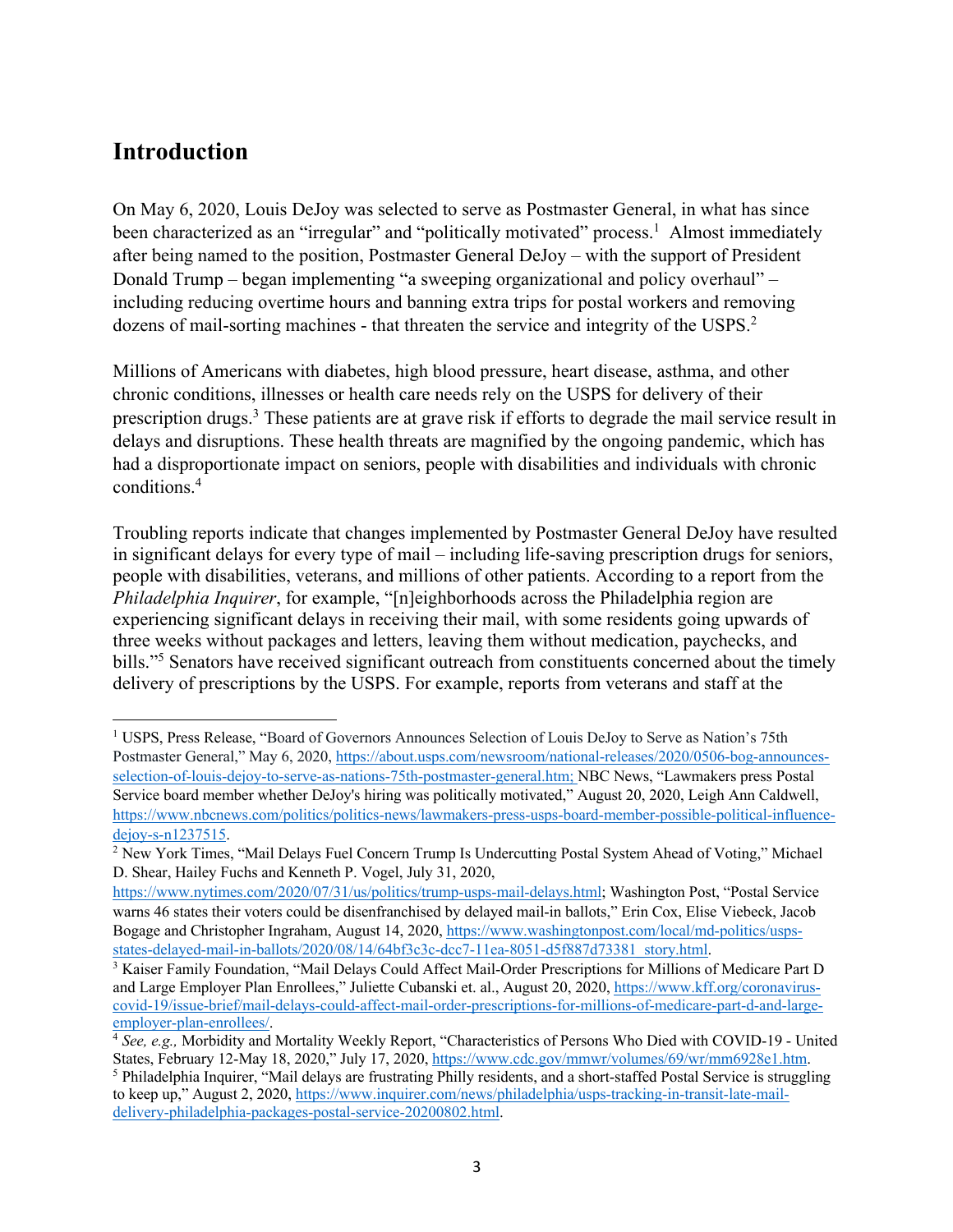Department of Veterans Affairs document that mail-order medications are "often taking weeks to be delivered and causing veterans to miss doses of vital medications."6

Sens. Warren and Casey opened an investigation into USPS delays of mail-order prescriptions in August 2020, sending letters to five major pharmacies and pharmacy benefit managers that provide mail-order service (Cigna/Express Scripts, CVS Health, Walgreens Boots Alliance, UnitedHealth/Optum, and Humana) asking for information on the number of mail-order prescriptions filled in 2020, aggregate demographic information on customers receiving prescriptions, the percentage of prescriptions handled by USPS, and the average delivery time for calendar year 2019 and for each month of calendar year 2020.7 They also asked for information on patient complaints regarding delayed delivery of mail-order prescriptions, changes in business practices to ensure that mail-order prescriptions are delivered to customers on time, the unanticipated costs of these changes, and whether the companies have experienced recent increases in USPS shipping costs for mail-order prescription drugs.

All five companies responded to the Senators' inquiry. The Pharmaceutical Care Management Alliance (PCMA), the national association representing America's Pharmacy Benefit Managers, also provided information to the Senators, as did the National Association of Specialty Pharmacy. Additionally, the Senators heard from patient advocacy groups regarding the impact that prescription delivery delays could have on the health and well-being of those that rely on mail delivery for life-sustaining medications. This report provides a summary of the investigation's findings.

 $6$  Letter from United States Senators to Postmaster General DeJoy, August 13, 2020,<br>https://www.veterans.senate.gov/imo/media/doc/200813 Letter USPSdelaysveteranprescriptions.pdf.

<sup>7</sup> Sen. Elizabeth Warren and Sen. Robert Casey, Letters to Major Pharmacies and Pharmacy Benefit Managers, August 20, 2020, https://www.warren.senate.gov/imo/media/doc/FINAL%20PDF%20Letters%20.pdf.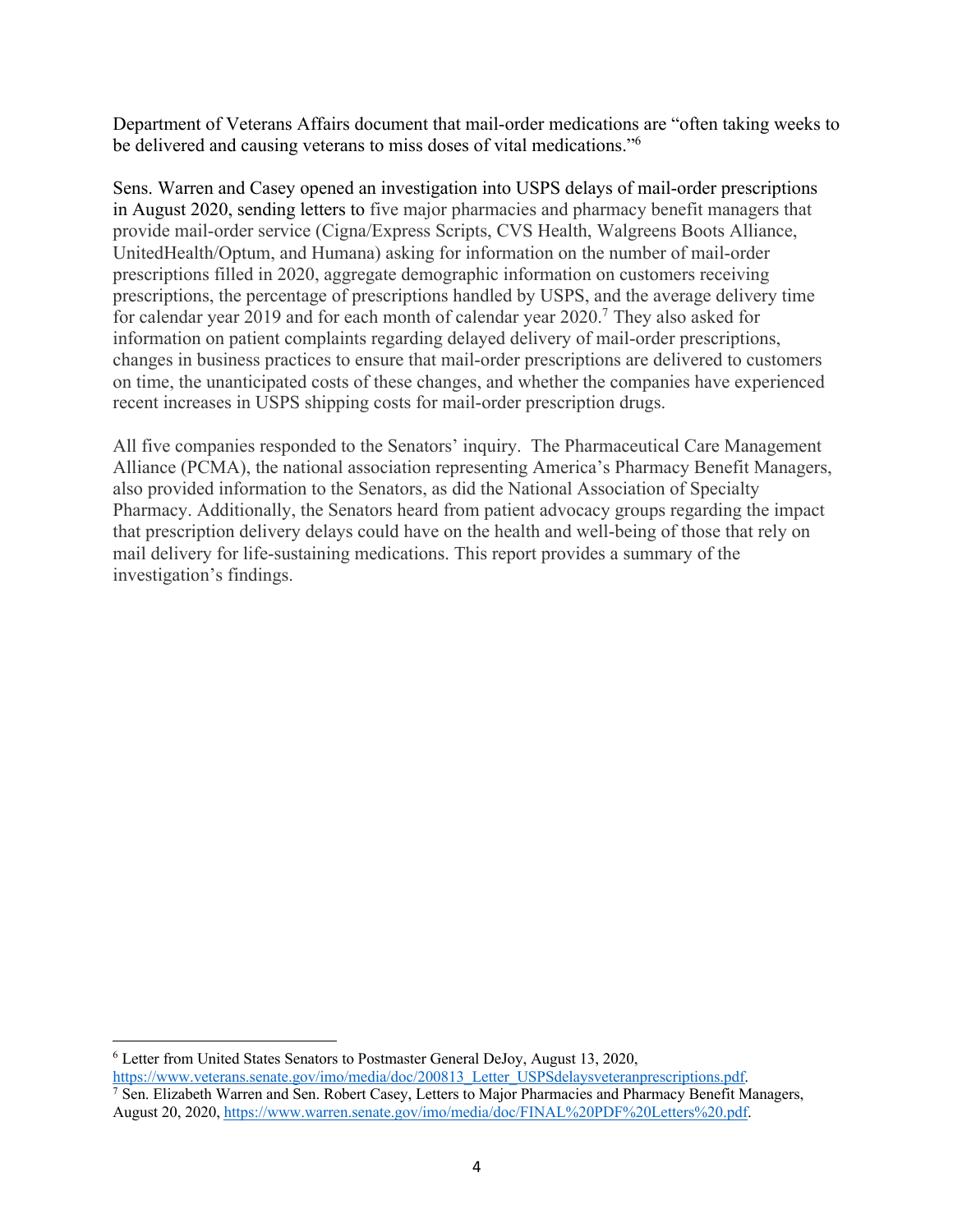## **Findings**

#### **1. Millions of patients rely on timely Postal Service delivery for their medications, and the COVID-19 pandemic has increased mail-order pharmacy demand.**

Millions of Americans rely on mail-order pharmacies and pharmacy benefit managers to receive necessary medications. This reliance on mail-order prescriptions has only increased as the COVID-19 pandemic continues to be a persistent threat in the United States. In 2019, over 170 million prescriptions were filled by mail in the United States,<sup>8</sup> and preliminary public data suggests that "[d]uring the last week of March [2020], mail-order prescriptions grew 21% from the previous year"—bringing the mail-order prescription's share of the prescription drug market to the highest portion in the last two years.<sup>9</sup>

Information provided to Sens. Warren and Casey by some of the largest companies providing mail-order prescription services confirms these public reports. One respondent summarized the current situation by noting that "Since the onset of the COVID-19 pandemic, with stay-at-home orders and limited accessibility to public and retail space, home delivery has never been more important and in-demand by our customers."

PCMA, whose members serve over 266 million Americans, reported that their "May 2020 survey [of member companies] found an average 17 percent increase in mail-service prescriptions in March 2020 as compared to March 2019," and that "through July 2020, the IQVIA Institute [a health information technology company] has found a 20 percent increase in prescription drugs filled through mail-service pharmacies during the pandemic."10

American reliance on mail-order prescriptions has meant that millions depend on the USPS for these deliveries. PCMA indicated its member companies reported that "an average of more than 85 percent of mail service prescriptions [are] shipped using the USPS," and that several companies "reported numbers in excess of 90 percent."11 The individual responses provided to the Senators from the mail-order pharmacies echoed this information, citing heavy reliance on the USPS to deliver prescriptions, with only one exception. This mail-order pharmacy informed Sens. Warren and Casey that they use private-sector carriers (UPS and FedEx) for the vast majority of their prescriptions, and that "in all, less than one percent of packages are handled by USPS for end-to-end delivery."

<sup>8</sup> Kaiser Family Foundation, "Number of Mail Order Prescription Drugs Per Capita," https://www.kff.org/healthcosts/state-indicator/number-of-mail-order-prescription-drugs-percapita/?currentTimeframe=0&sortModel=%7B%22colId%22:%22Mail%20Order%20Rx%20Drugs%20Per%20Cap<br>ita%22,%22sort%22:%22desc%22%7D.

<sup>&</sup>lt;sup>9</sup> Wall Street Journal, "Mail-order drug delivery rises during coronavirus lockdowns," Jared S. Hopkins, May 12, 2020, https://www.wsj.com/articles/mail-order-drug-delivery-rises-during-coronavirus-lockdowns-11589281203.<br><sup>10</sup> Letter from J.C. Scott, President and Chief Executive Officer, PCMA, to Sens. Warren and Casey, August 26,

<sup>2020.</sup>

<sup>&</sup>lt;sup>11</sup> Letter from J.C. Scott, President and Chief Executive Officer, PCMA, to Sens. Warren and Casey, August 26, 2020.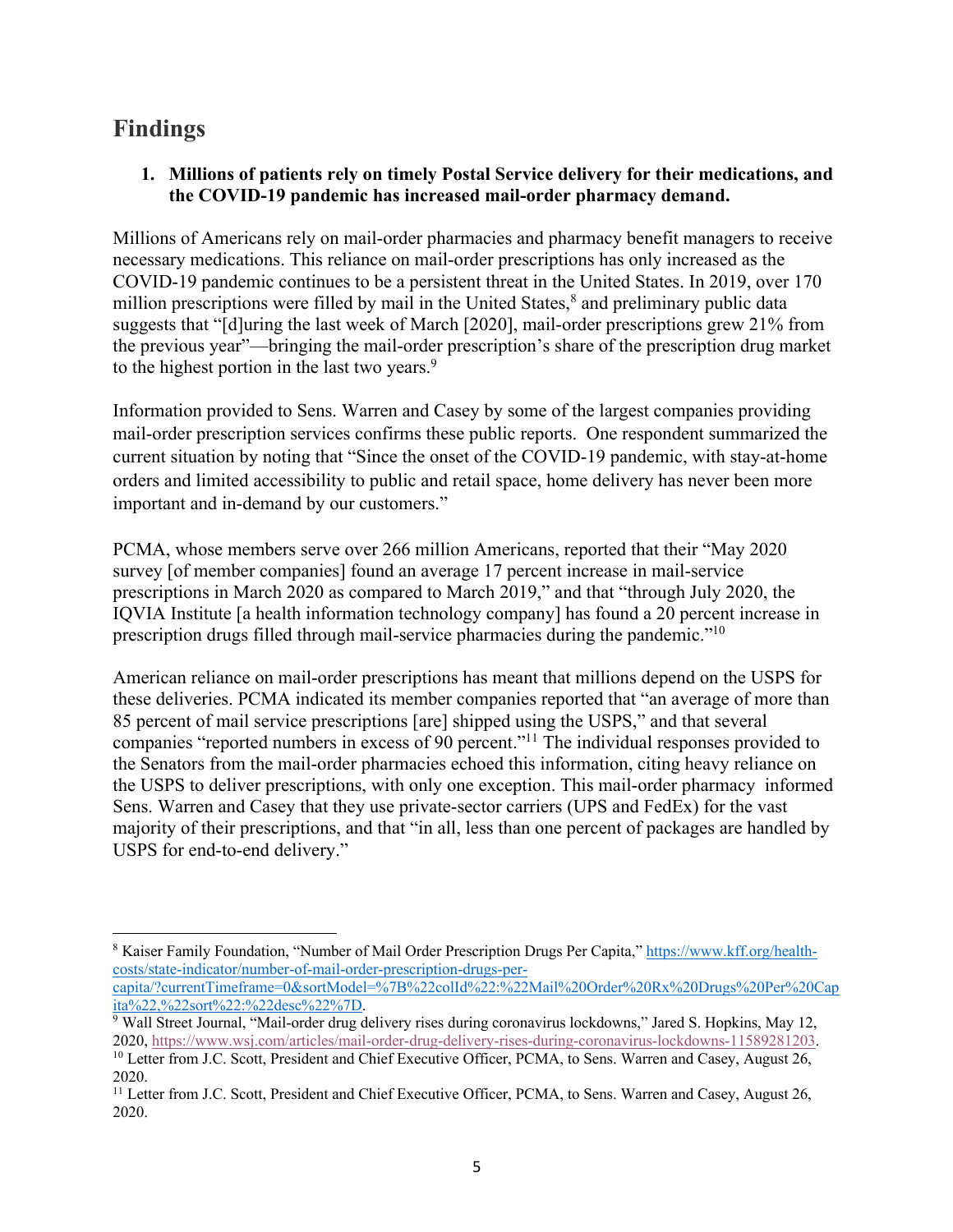Americans of all ages depend on the USPS to deliver mail-order prescriptions, but this reliance is especially prevalent among seniors and people with disabilities, and more acutely so during the pandemic. The respondents indicated that seniors are particularly reliant on timely delivery of mail-order prescriptions, accounting for more than half of all patients receiving mail-order prescriptions.<sup>12</sup> Patient advocacy groups echoed this fact and noted that the COIVD-19 pandemic has increased the reliance on mail-order delivery of prescriptions by seniors and people with disabilities.13 According to the Center for Medicare Advocacy, "[t]he current COVID-19 public health emergency has had a disproportionately harmful impact on older adults, and necessitates minimizing contact with other people. As more people avoid picking up their drugs and supplies at pharmacies and other places of business, older adults and individuals with disabilities are even more dependent upon the Postal Service to provide a bridge to the outside world."14 Further, the Medicare Rights Center noted that "[a]ny USPS operational changes that result in delivery delays could put [older adults and people with disabilities] at risk."15

#### **2. Delays in mail-order prescription drug delivery can pose serious health risks for patients.**

Pharmacies and pharmacy benefit managers agreed that delays in prescription delivery could have serious consequences for patients. Each of the respondents indicated that – absent additional efforts to get patients their prescriptions in a timely manner – delays in delivery of mail-order prescription drugs could pose serious threats to the health of their customers and patients.

Medication adherence, or the ability to maintain a schedule of taking a prescription regularly and on time, arose as a significant concern for several respondents. One respondent indicated that "medication adherence is at risk when patients do not have access to their medications in a timely manner." Another indicated that "for the nearly half of adults in the United States with a chronic condition, timely delivery of prescription medication can have a direct impact on their health outcomes. Patients with chronic and acute conditions who miss their medicines also end up with much higher annual costs. If even one prescription is delayed, it may impact that patient's ability to remain adherent."

A third respondent indicated that seniors and people with disabilities are at particular risk, noting that, "If the USPS experiences delays in delivering these prescriptions, our members, who are primarily Medicare beneficiaries, may have an insufficient supply of medication which could result in adverse clinical outcomes if not addressed quickly." And PCMA indicated that "changes resulting in the delay of mail may cause a potential gap in care when, for example, a refill has not arrived in time, or pose a barrier to adherence."16

<sup>&</sup>lt;sup>12</sup> Letter from J.C. Scott, President and Chief Executive Officer, PCMA, to Sens. Warren and Casey, August 26, 2020.

<sup>&</sup>lt;sup>13</sup> Letter from AARP, ACCSES, et. al., to Speaker Pelosi, Leader McConnel, et. al., May 14, 2020; Letter from Center for Medicare Advocacy to Sens. Casey and Warren, September 3, 2020.

<sup>&</sup>lt;sup>14</sup> Letter from Center for Medicare Advocacy to Sens. Casey and Warren, September 3, 2020.

<sup>&</sup>lt;sup>15</sup> Letter from Medicare Rights Center to Sens. Casey and Warren, September 4, 2020.

<sup>&</sup>lt;sup>16</sup> Letter from J.C. Scott, President and Chief Executive Officer, PCMA, to Sens. Warren and Casey, August 26, 2020.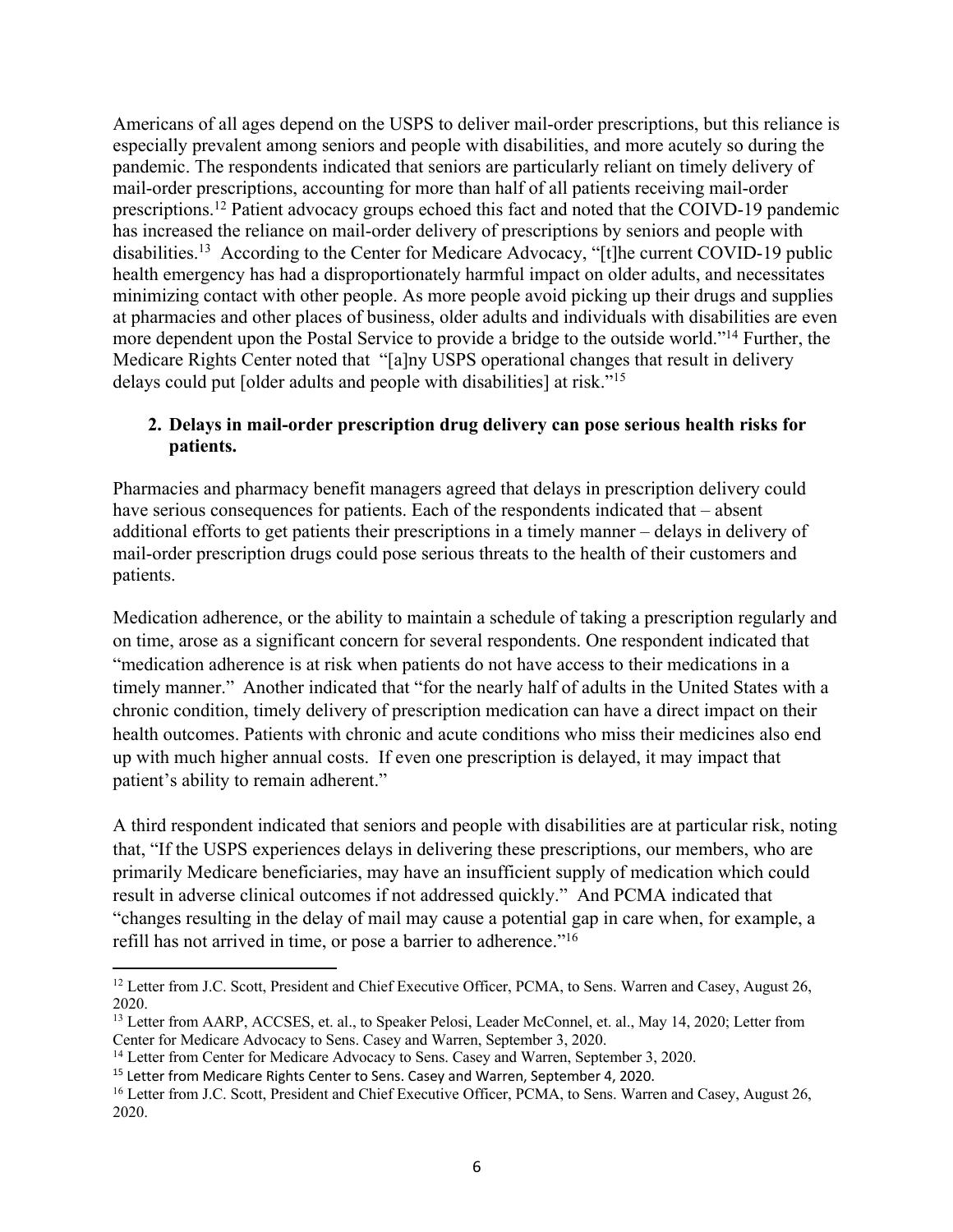Senators also heard from constituents and patient advocacy groups about the extreme risks posed to patients that do not receive timely medications through the USPS. For example, seniors and veterans reported missed medication doses due to USPS delays and parents with medically complex children expressed concern that their children would not receive their medications on time.<sup>17</sup>

#### **3. Delays in delivery of mail-order prescriptions have increased in 2020.**

The information provided to Sens. Warren and Casey indicates that there have been significant delays in USPS deliveries of mail-order prescriptions. All four of the mail-order pharmacies that are heavily reliant on USPS for prescription drug deliveries indicated that they have experienced delivery delays during Postmaster General DeJoy's tenure. Each of these companies revealed that they had experienced an average increase in delivery time of approximately half a day or more relative to 2019 or early 2020. This represents a significant delay, increasing delivery times by 18-32%. In general, this meant that deliveries that would typically take 2-3 days were instead taking 3-4 days.

Only one respondent reported that they were "not experiencing any unusual delays in deliveries." However, this company noted that it was reliant on private-sector carriers rather than USPS, telling Sens. Warren and Casey that "less than one percent of [their] packages are handled by USPS for end-to-end delivery."18

The companies reported that some consumers experienced much longer delays, resulting in increased complaints and concerns from consumers. One reported that "we saw a marked increase in July in the number of patients experiencing shipment delays of seven days or more." Another reported that "[w]e have also seen an increase in the number of prescription orders taking significantly longer to deliver than our target timeframes…the number of orders taking over five days to deliver has risen dramatically since the onset of the pandemic," and that "[w]e are currently seeing an increase in our calls, complaints and reship requests due to concerns with receiving orders in a timely fashion and/or questions about USPS issues in general. In August, we have experienced a 30 percent increase in these calls compared to the previous seven months." A third indicated that their "[s]tandard for reasonable delivery time for all mail service prescriptions…was not met during May through July 2020." And a fourth reported a more than four-fold increase in consumer inquiries about delayed mail-order prescriptions just between May and August 2020.

<sup>&</sup>lt;sup>17</sup> Letter from the American Association of People with Disabilities and The National Council on Independent Living to Speaker Nancy Pelosi, et. al., August 23, 2020, https://www.aapd.com/wpcontent/uploads/2020/08/AAPD-NCIL-USPS-Letter-to-House-with-Enclosure-.pdf.

<sup>&</sup>lt;sup>18</sup> This provider indicated that it only relied on USPS for last-mile service that could not be provided by UPS or FedEx.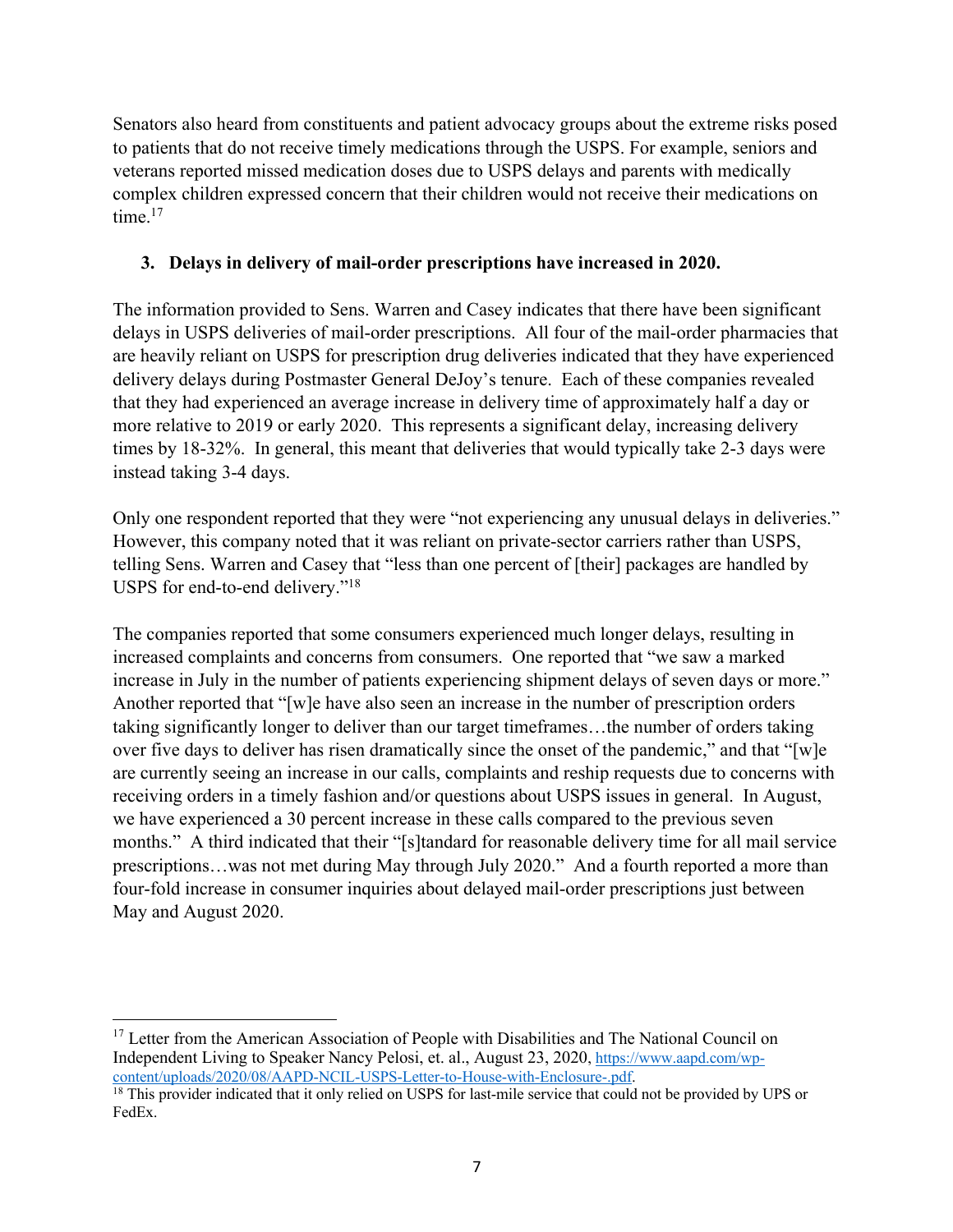A representative for the National Association of Specialty Pharmacy, which represents pharmacies that provide prescription drugs for patients with the most complex medical needs,<sup>19</sup> indicated that one of its members had observed delays in delivery time of 49% for medications sent by first class mail, and about 30% for priority mail, describing several instances where delivery took a week or more – or where medications never arrived.<sup>20</sup>

The only respondent that did not report these significant delays informed Sens. Warren and Casey that they that relied on UPS and FedEx, rather than USPS, for the vast majority of their deliveries.

#### **4. Delayed USPS deliveries are imposing new costs and burdens on health care providers, which could increase costs to the federal government.**

In addition to presenting health risks for patients who are not able to obtain their medications in a timely fashion, delays in mail service are increasing costs and imposing new burdens on pharmacies and mail-order pharmacy companies. One reported a "35 percent increase in the number of reshipments resulting from USPS service delays… [i]n July alone, we experienced an 80 percent increase resulting in approximately \$700,000 in additional costs." Another indicated that "[d]uring the month of July we did experience unanticipated expenditures related to reshipment of medications." And a third "forecasts an increase in excess of \$1 million in costs in the fourth quarter of 2020 due to the peak surcharge from USPS."

Other experts contacted by Sens. Warren and Casey indicated that in order to ensure timely delivery, providers had been forced to shift packages from USPS to other carriers, further increasing costs and complicating logistics. These cost increases, if they continue, may be passed on to consumers and the federal government, which covers prescription drugs under Medicare, Medicaid, and other federal programs.

### **Conclusion**

Since taking office in May, Postmaster General Louis DeJoy has implemented significant changes to Postal Service operations. In response to criticism and concerns that these changes have slowed the mail, he has indicated that "the intention was to put the mail on the trucks and have the trucks leave on time. That should not have impacted anybody."<sup>21</sup> The findings of this investigation, which contains new and previously unreleased information from the nation's largest pharmacies and mail-order pharmacy companies, reveal that in recent months there have

<sup>&</sup>lt;sup>19</sup> National Association of Specialty Pharmacy, "General Information," 1010, https://naspnet.org/generalinformation/; APhA, "Specialty Pharmacy," 2020, https://www.pharmacist.com/specialty-pharmacy; 20 E-mail from Representative for the National Association of Specialty Pharmacy, to staff of Sen. Warren and

Casey, September 4, 2020.

<sup>&</sup>lt;sup>21</sup> Postmaster General Louis DeJoy, Testimony before the House Committee on Oversight and Reform, Protecting the Timely Delivery of Mail, Medicine, and Mail-in Ballots, August 24, 2020,

https://oversight.house.gov/legislation/hearings/protecting-the-timely-delivery-of-mail-medicine-and-mail-inballots.